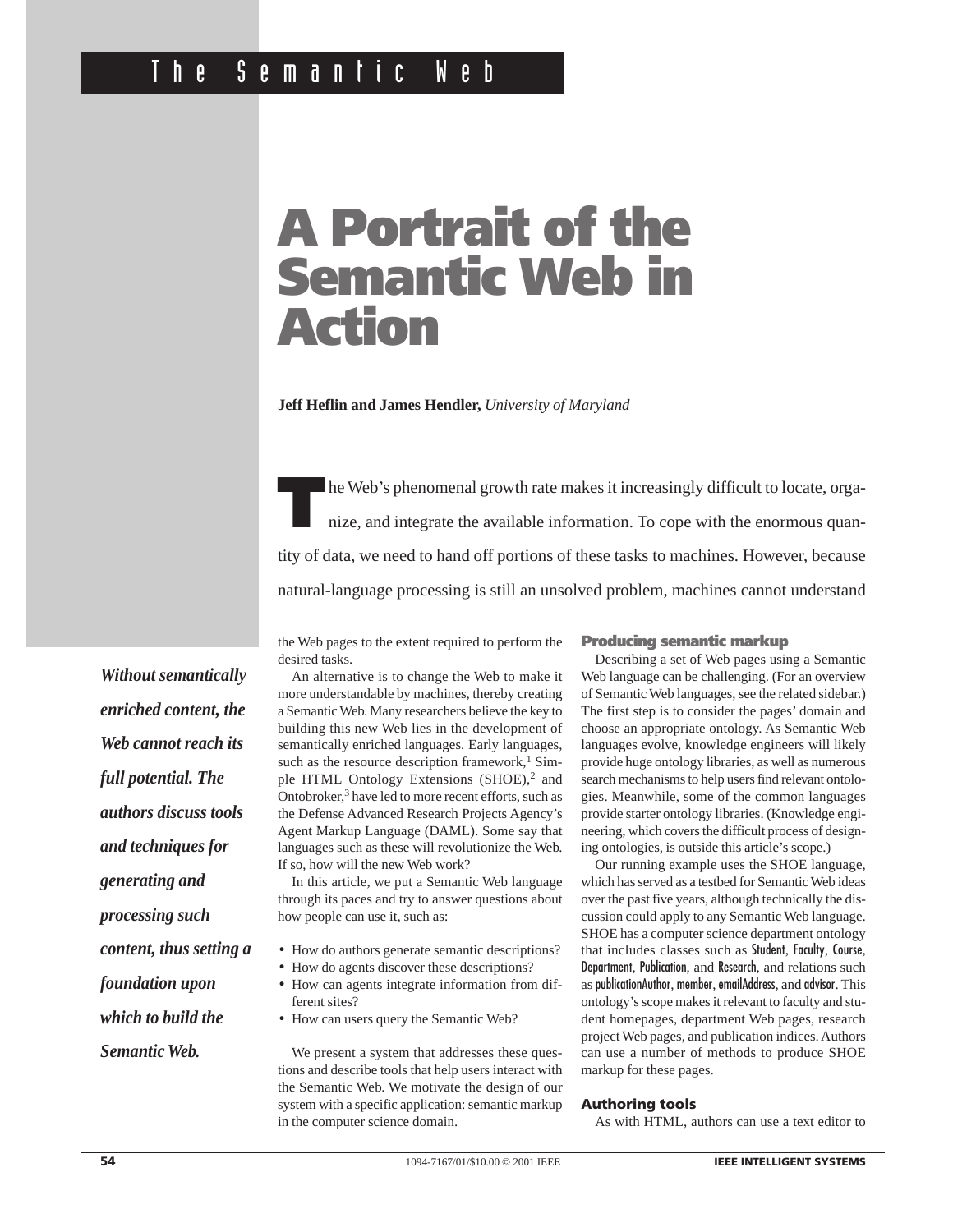add semantic markup to a page. However, unlike HTML processors, Semantic Web processors are not very forgiving, and errors can result in the processors ignoring large portions of the annotations. One solution is to provide authoring tools that let authors create markup by making selections and filling in forms. For the SHOE project, we developed the Knowledge Annotator (see Figure 1) to perform this function.

In SHOE, a document references a set of ontologies that provide the vocabulary used to describe entities (called *instances*). Each assertion about an instance is called a *claim*, to denote that it may not necessarily be true.

The Knowledge Annotator has an interface that displays instances, ontologies, and claims, and a user can add, edit, or remove any of these objects. When creating a new object, the Knowledge Annotator prompts the user for the necessary information. In the case of claims, the user can choose the source ontology from a list and then choose categories or relations defined in that ontology from another list. The available relations are automatically filtered based on whether the instances entered can fill the argument positions.

Users have access to various methods for viewing the knowledge in the document. These include a view of the source HTML, a logical notation view, and a view that organizes claims by subject and describes them using simple English. In addition to prompting the user for inputs, the tool performs error checking to ensure correctness and converts the inputs into legal SHOE syntax. For these reasons, only a rudimentary understanding of SHOE is necessary to mark up Web pages. If developers enhance contemporary Web authoring tools with semantic markup authoring capabilities, adding semantic markup could become a regular activity in the Web-page design process.

Members of our research group provided markup for their homepages and those of the

# Overview of Semantic Web languages

Unlike Extensible Markup Language (XML), which uses a name or prose description to imply meaning in documents, a Semantic Web language must describe meaning in a machinereadable way. Therefore, the language needs not only the ability to specify a vocabulary, but also to formally define the vocabulary so that it will work in automated reasoning. As such, the subfield of AI known as knowledge representation greatly influences Semantic Web languages.

However, to meet the needs of the Web, Semantic Web languages must also differ from traditional KR languages. The most obvious difference is syntactical: Language designers base Semantic Web syntaxes on existing standards such as Hypertext Markup Language (HTML) or XML so that integration with other Web technologies is possible. Other differences depend on the nature of the Web.

Because the Web is decentralized, the language must allow for the definition of diverse—and potentially conflicting vocabularies. To handle the Web's rapid evolution, the language must let the vocabularies evolve as human understanding of their use improves. Finally, the Web's size requires that scalability play a role in any solution.

An author can formally specify a Semantic Web vocabulary using an ontology or a schema. Such ontologies and schemas are also typically sharable (so users can agree to use the same definitions) and extensible (so users can agree on some common set of definitions but add terms and definitions as necessary). Researchers expect that ontology hierarchies will develop, with top-level abstract ontologies at the root and domain-specific ontologies at the leaves. Thus, automatic interoperability between a pair of ontologies exists to the degree that they share a common ancestor. The language's expressivity determines the potential richness of an ontology's definitions. Most languages let ontologies define class taxonomies so that it is possible to say, for example, a car is a type of vehicle. They also allow for the definition of properties for each class and relationships between multiple classes. Some languages might also allow the formation of more complex definitions, using axioms from some form of logic.

Major differences exist between the leading Semantic Web languages. The resource description framework (RDF) Schema<sup>1</sup> is the least expressive. It is based on a semantic network

model, with special links for defining category and property taxonomies and links for applying domain and range constraints to properties. Simple HTML Ontology Extensions (SHOE)<sup>2</sup> is based on a frame system but also allows Horn clause axioms (essentially, simple if–then rules), which authors can use to define things not possible in RDF. More so than its peers, SHOE focuses on dealing with the problems of a dynamic, distributed environment.<sup>3</sup> The Ontology Inference Layer (OIL), based on a frame system augmented with description logic, lets authors express different kinds of definitions.<sup>4</sup> The Defense Advanced Research Projects Agency Agent Markup Language (DAML) is a language under development with the intent to combine the best features of RDF, SHOE, and OIL.

Although ontologies are crucial to making a Semantic Web language work, they merely serve to standardize and provide interpretations for Web content. To make this content machine understandable, the Web pages must contain semantic markup—that is, descriptions which use the terminology that one or more ontologies define. The semantic markup might state that a particular entity is a member of a class, an entity has a particular property, or two entities have some relationship between them. By committing to an ontology, the semantic markup sanctions inferences based on the ontology definitions and lets agents conclude things that the markup implies.

#### **References**

- 1. O. Lassila, "Web Metadata: A Matter of Semantics," *IEEE Internet Computing*, vol. 2, no. 4, July 1998, pp. 30–37.
- 2. S. Luke et al., "Ontology-Based Web Agents," *Proc. First Int'l Conf. Autonomous Agents*, ACM Press, New York, 1997.
- 3. J. Heflin and J. Hendler, "Dynamic Ontologies on the Web," *Proc. 17th Nat'l Conf. AI (AAAI-2000)*, MIT–AAAI Press, Menlo Park, Calif., 2000, pp. 443–449.
- 4. S. Decker et al., "Knowledge Representation on the Web," *Proc. 2000 Int'l Workshop on Description Logics (DL2000)*, Sun SITE Central Europe (CEUR), Aachen, Germany, 2000, http://sunsite. informatik.rwth-aachen.de/Publications/CEUR-WS/Vol-33/.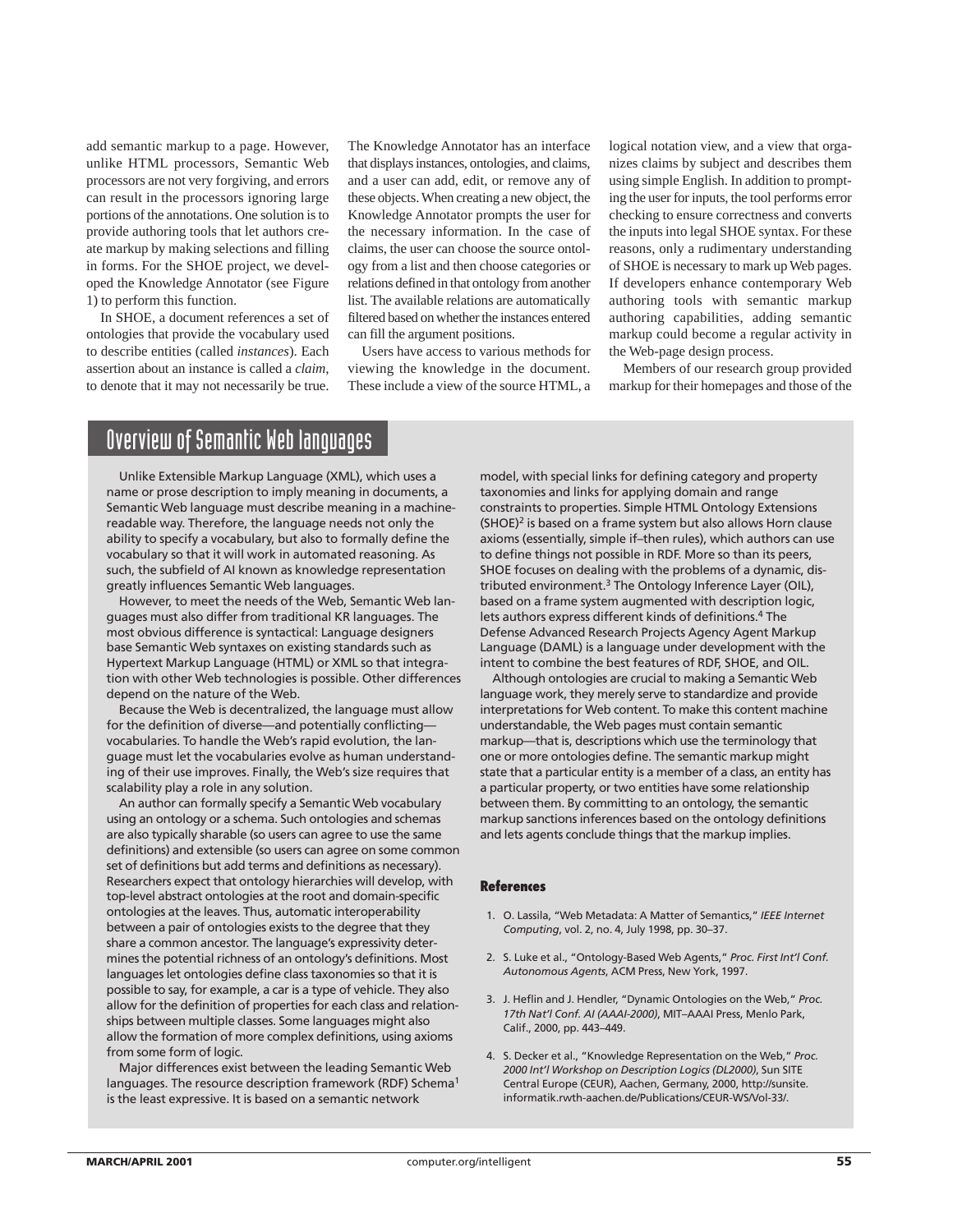

**Figure 1. The Knowledge Annotator. Here, the interface is being used to view semantic markup about a Simple HTML Ontology Extensions (SHOE) publication.**

group's Web site. Most used the Knowledge Annotator, but some preferred a text editor. Although we produced detailed markup for a set of pages, the set is too small to be of use for anything but controlled demos.

### **Generating markup on a large scale**

For semantic markup to be really useful, it needs to be ubiquitous, but using an authoring tool to generate a lot of markup is tedious. Detractors of the Semantic Web language approach often cite the difficulty of producing markup as the main reason it won't work. Fortunately, there are automatic and semiautomatic approaches for generating semantic markup.

*Running SHOE.* Some Web pages have regular structure, with labeled fields, lists, and tables. Often, an analyst can map these structures to an ontology and write a program to translate portions of the Web page into the semantic markup language. We developed Running SHOE (see Figure 2), a tool that helps users specify how to extract SHOE markup from these kinds of Web pages. The user selects a page to markup and creates a wrapper for it by specifying a series of delimiters that describe how to extract interesting information. These delimiters indicate the start of a list (so that the program can skip header information) and end of a list (so that it can ignore trailing information); the start and end of a record; and for each field of interest, a pair of start and end delimiters.

A fundamental problem in distributed systems is knowing when markup from different people describes the same entity. If we are to integrate descriptions about such an entity, we must use a common identifier (or key) when referring to it. A URL can often serve as this key because it identifies exactly one Web page, which a single person or organization owns. The regular pages that work best with Running SHOE tend to have lists of things, and each item in each list typically contains a hyperlink to a thing's homepage. However, these hyperlinks often use relative URLs, which are not unique. To handle this problem, the user can specify that a particular field is a URL, so that when the program extracts the data, it expands all relative URLs using the page's URL as a base.

After the user has specified the delimiters, the tool can display a table with a row for each record and a column for each field. Irregularities in a page's HTML code can often cause the program to extract fields or records improperly; this table lets the user verify the results before proceeding. The next step is to convert the table into SHOE markup. In the top-right panel, the user can specify ontology information and a series of templates for SHOE classification and relation declarations.

For each classification or relation argument, the user can specify a literal value or reference a field. At the user's command, the tool can then iterate through these templates and the table of records to create a series of SHOE statements. Using this tool, a trained user can extract substantial markup from a Web page in minutes. Furthermore, because Running SHOE lets users save and retrieve templates, it is easy to regenerate new SHOE markup if the page's content changes.

Computer science department Web sites often have faculty, project, course, and user lists that have ideal formats for Running SHOE. Each item in each list contains an <A> tag that provides the URL of the item's homepage, and this element's content is often the name of the entity being linked to, providing us with a value for the "name" relation. Other properties of the instance often follow and are delimited by punctuation, emphasis, or special spacing. With this tool, a single user can create SHOE markup about the faculty, courses, and projects of 15 major computer science departments in a day.

Although there are many pages for which Running SHOE is useful, there are other important resources from which it cannot extract information. An example of such a site is CiteSeer (http://citeseer.nj.nec.com/cs), an index of online computer science publications that we wanted to integrate with our department Web pages. Interaction with CiteSeer involves issuing a query to one page, viewing a results page, and then selecting a result to get a page about a particular publication. This multistep process prevents Running SHOE from extracting markup from the Cite-Seer site.

*Publication SHOE Maker.* To extract SHOE from CiteSeer, we built a tool called Publication SHOE Maker. PSM issues a query to get publications likely to be from a particular institution and retrieves a fixed number of publication pages from the results. The publication pages contain the publication's title, authors, year, links to online copies, and occasionally additional BibTex information. Each publication page's layout is very similar, so PSM can extract the values of the desired fields easily.

An important issue is how to link the author information with the faculty instances extracted from the department Web pages. Fortunately, CiteSeer includes homepage information, which HomePageSearch (http:// hpsearch.uni-trier.de) generates for each author. By using these URLs (as opposed to the authors'names), PSM can establish links to the appropriate instances.

Running SHOE and PSM are only two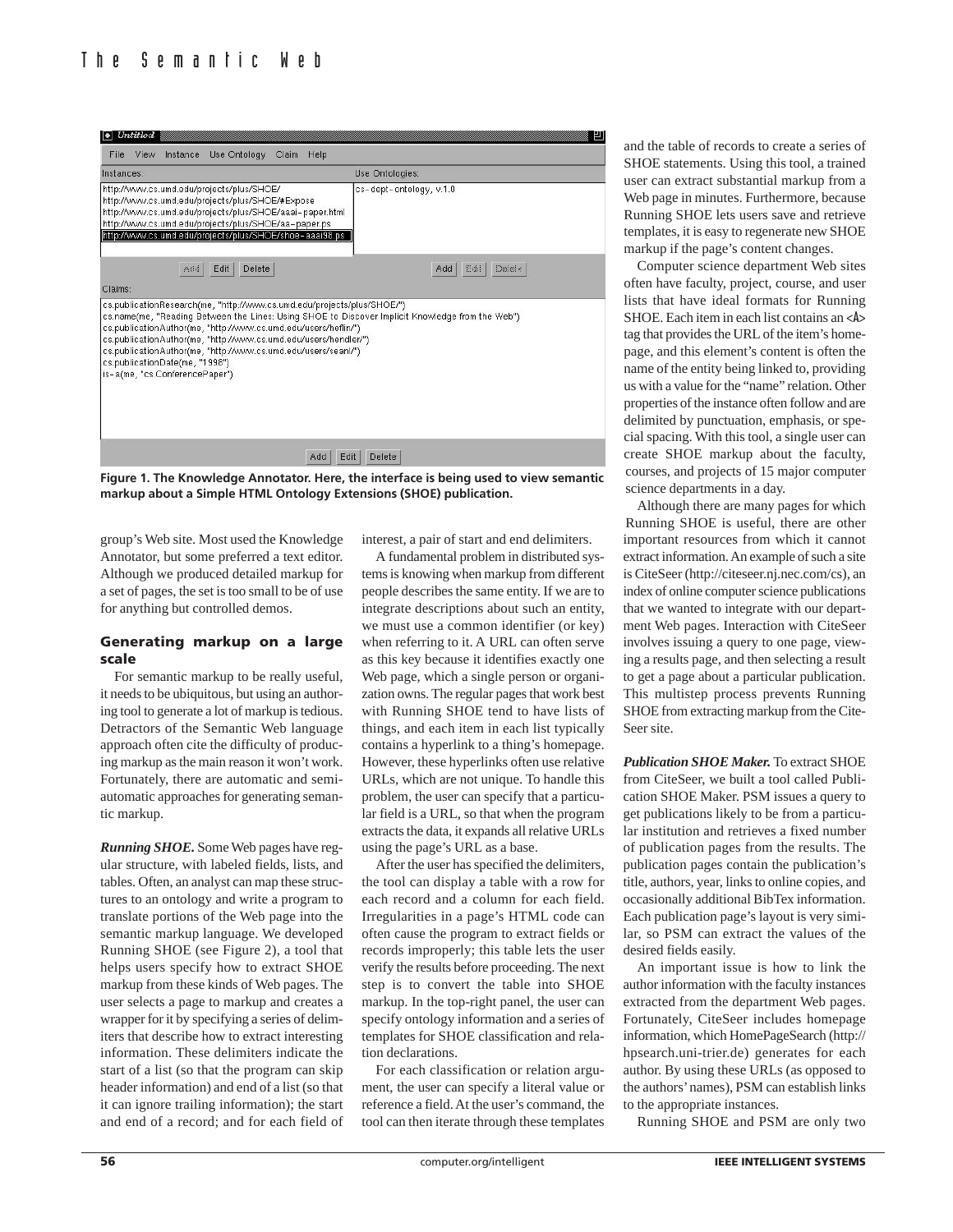examples of tools with which authors can generate markup. Other extraction tools might include machine-learning4,5 or naturallanguage-processing techniques. As Extensible Markup Language becomes ubiquitous on the Web, generating wrappers will become easier, and authors will be able to use style sheets to transform a simple XML vocabulary into a semantically enriched one.

If a Web page's provider is willing to include semantic markup, the process can be even easier. For example, databases hold much of the Web's data, and scripts produce Web pages from that data. Because databases are structured resources, an analyst can determine the semantics of a database schema, map the schema to an ontology, and modify the scripts that produce the Web pages to include the appropriate semantic markup.

#### **Integrating resources**

After authors have described a number of diverse Web sites with semantic markup, the next problem is determining how to integrate the information. Information integration systems, such as Ariadne,<sup>6</sup> can be useful when developing an application that combines data from a finite number of predetermined sources, but are less helpful when integrating information "on the fly" is necessary. One solution mirrors the operation of contemporary search engines by crawling the Web and storing the information in a central repository.

#### **Exposé**

Exposé is a Web crawler that searches for Web pages with SHOE markup and interns the knowledge. A Web crawler essentially performs a graph traversal where the nodes are Web pages and the arcs are the hypertext links between them. When Exposé discovers a new URL, it assigns the page a cost and uses this cost to schedule when it will load that page. Thus, the cost function determines a traversal order. We assume SHOE pages will tend to be localized and interconnected. Therefore, we use a cost function that increases with distance from the start node, where paths through nonSHOE pages are more expensive than those through SHOE pages, and paths that stay within the same directory on the same server are cheaper than those that do not.

Exposé parses each Web page, and if a page references an ontology that Exposé is unfamiliar with, it loads the ontology also. To update its list of pages to visit, Exposé

| List Start: <dl><br/>List End: </dl>                                                                   |                                                                                                                                                                    |                                                                             | Save Wrapper                      | <b>View Records</b>    | <b>View SHOE</b>         |                                  | Save SHOE                                                          | Exit |                      |  |
|--------------------------------------------------------------------------------------------------------|--------------------------------------------------------------------------------------------------------------------------------------------------------------------|-----------------------------------------------------------------------------|-----------------------------------|------------------------|--------------------------|----------------------------------|--------------------------------------------------------------------|------|----------------------|--|
|                                                                                                        | Location: http://www.cs.umd.edu/Department/Faculty.shtml                                                                                                           |                                                                             |                                   |                        |                          |                                  | SHOE File: /fs/marchhare/heflin/wrappers/umd/faculty.shoe          |      |                      |  |
|                                                                                                        |                                                                                                                                                                    |                                                                             |                                   |                        | Ont Id: cs-dept-ontology |                                  |                                                                    |      |                      |  |
|                                                                                                        |                                                                                                                                                                    |                                                                             |                                   |                        |                          |                                  |                                                                    |      |                      |  |
|                                                                                                        |                                                                                                                                                                    |                                                                             |                                   | Ont Version: 1.0       |                          |                                  |                                                                    |      |                      |  |
| Record Start: <dt></dt>                                                                                |                                                                                                                                                                    |                                                                             |                                   | Ont Prefix: cs         |                          |                                  |                                                                    |      |                      |  |
| Record End: Inin                                                                                       |                                                                                                                                                                    |                                                                             |                                   |                        |                          |                                  | Ont URL: http://www.cs.urnd.edu/projects/plus/SHOE/onts/cs1.0.html |      |                      |  |
|                                                                                                        |                                                                                                                                                                    | Fields:                                                                     |                                   |                        |                          | Templates:                       |                                                                    |      |                      |  |
| Id                                                                                                     | Start                                                                                                                                                              | End                                                                         | Type                              | Type                   |                          | Name                             | Arg 1                                                              |      | Arg 2                |  |
| key                                                                                                    | <A HREF="<br>٠,                                                                                                                                                    |                                                                             | URL                               | Category               | cs.Faculty               |                                  | @1                                                                 |      |                      |  |
| name                                                                                                   |                                                                                                                                                                    | $<$ $(A)$                                                                   | Literal                           | Relation               | cs.name                  |                                  | @1                                                                 |      | @2                   |  |
| position                                                                                               | <dd></dd>                                                                                                                                                          |                                                                             | Literal                           | Relation               | cs.member                |                                  | http://www.cs.u                                                    |      | @1                   |  |
|                                                                                                        |                                                                                                                                                                    |                                                                             |                                   |                        |                          |                                  |                                                                    |      |                      |  |
| @1                                                                                                     |                                                                                                                                                                    |                                                                             |                                   | @2                     | Q <sub>3</sub>           |                                  |                                                                    |      |                      |  |
| http://www.cs.umd.edu/~agrawala/                                                                       |                                                                                                                                                                    |                                                                             | Ashok K. Agrawala                 |                        | Professor                |                                  |                                                                    |      | $\ddot{\phantom{1}}$ |  |
|                                                                                                        | http://www.cs.umd.edu/~viannis/                                                                                                                                    |                                                                             | John (Yiannis) Aloimonos          |                        |                          | Professor                        |                                                                    |      |                      |  |
| http://www.cs.urnd.edu/~waa/<br>http://www.isr.umd.edu/CSHCN/people/bar                                |                                                                                                                                                                    |                                                                             | William A. Arbaugh                |                        |                          | Assistant Professor              |                                                                    |      |                      |  |
|                                                                                                        |                                                                                                                                                                    |                                                                             | John S. Baras<br>Victor R. Basili |                        |                          | Affiliate Professor<br>Professor |                                                                    |      |                      |  |
| http://www.cs.umd.edu/~basili/<br>http://www.cs.umd.edu/~bederson                                      |                                                                                                                                                                    |                                                                             | Benjamin B. Bederson              |                        |                          | Assistant Professor              |                                                                    |      |                      |  |
|                                                                                                        |                                                                                                                                                                    |                                                                             | Samrat Bhattacharjee              |                        |                          | Assistant Professor              |                                                                    |      |                      |  |
| http://www.cs.urnd.edu/~bobby<br>http://www.glue.umd.edu/~barua/                                       |                                                                                                                                                                    |                                                                             |                                   | Rajeev Kumar Barua     |                          |                                  | Affiliate Assistant Professor                                      |      |                      |  |
| http://www.cs.umd.edu/~chaw/                                                                           |                                                                                                                                                                    |                                                                             |                                   |                        |                          |                                  | Assistant Professor                                                |      |                      |  |
|                                                                                                        | http://www.ee.umd.edu/faculty/chella.html                                                                                                                          |                                                                             |                                   |                        |                          | Affiliate Professor              |                                                                    |      |                      |  |
|                                                                                                        | http://www.cs.umd.edu/~ychu/                                                                                                                                       | Sudarshan S. Chawathe<br>Rama Chellappa<br>Yaohan Chu<br>Professor Emeritus |                                   |                        |                          |                                  |                                                                    |      |                      |  |
| http://www.umiacs.umd.edu/~isd/                                                                        |                                                                                                                                                                    |                                                                             | Larry S. Davis                    |                        |                          | Professor                        |                                                                    |      |                      |  |
| http://www.umiacs.umd.edu/~bonnie/                                                                     |                                                                                                                                                                    |                                                                             | Bonnie Dorr                       |                        |                          | Associate Professor              |                                                                    |      |                      |  |
|                                                                                                        | http://www.cs.umd.edu/~elman/                                                                                                                                      |                                                                             |                                   | Howard C. Elman        |                          |                                  | Professor                                                          |      |                      |  |
|                                                                                                        | http://www.cs.urnd.edu/~christos/                                                                                                                                  |                                                                             |                                   |                        |                          |                                  |                                                                    |      |                      |  |
|                                                                                                        | Christos Faloutsos<br>Associate Professor<br>http://www.ece.umd.edu/~manoi/<br>Manoj Franklin<br>Affiliate Professor<br>Associate Professor<br>Michael J. Franklin |                                                                             |                                   |                        |                          |                                  |                                                                    |      |                      |  |
| http://www.cs.umd.edu/~franklin/                                                                       |                                                                                                                                                                    |                                                                             |                                   |                        |                          |                                  |                                                                    |      |                      |  |
| http://www.cs.umd.edu/~gannon/<br>John D. Gannon<br>http://www.cs.umd.edu/~gasarch/<br>William Gasarch |                                                                                                                                                                    |                                                                             |                                   | Professor<br>Professor |                          |                                  |                                                                    |      | ٠                    |  |

**Figure 2. Running SHOE. A user can specify delimiters for recognizing fields and records, verify that they are extracted correctly, then create templates that translate the data into SHOE format.**

identifies all of the hypertext links, category instances, and relation arguments within the page and evaluates each new URL as we discussed. Finally, the agent stores SHOE category and relation statements and any new ontology information in a knowledge base.

This KB will determine the system's query capabilities, and thus we must choose an appropriate knowledge representation system. Our SHOE tools all use a generic application programming interface for interaction with the KB, letting us easily use different backends. We have implemented versions of this API for Parka, a high-performance frame system;<sup>7</sup> XSB, a deductive database;<sup>8</sup> and Open Knowledge Base Connectivity-compliant KBs.9

By changing the back-end knowledge representation system, we get varying trade-offs between query response time and the degree to which the system uses inference to compute answers. For example, Parka answers recognition queries on large KBs (containing millions of assertions) in seconds, and when used on parallel machines, it provides even better performance. However, Parka's only inferential capabilities are class membership and inheritance, so it cannot use the extra Horn clause rules that SHOE allows. However, XSB can reason with these rules

but is not as efficient as Parka. Alternately, the KB could be a relational or object database, providing the greatest scalability and best query response times but sacrificing the ability to infer additional answers. Clearly, the choice of the back-end system depends on the application's expected query needs.

We let Exposé crawl the various computer science Web pages described earlier, and it was able to gather approximately 40,000 assertions. The crawler stored these assertions in both Parka and XSB KBs. Technically we did not need a Web crawler for our example, because we knew the locations of all the relevant pages a priori. However, in an ideal Semantic Web situation, the markup is the product of many individuals working independently, and users could not easily locate it without a crawler.

# **Querying the Semantic Web**

Both general-purpose and domain-specific query tools can access the SHOE knowledge after it has been loaded into the KB. The SHOE Search tool (see Figure 3) is a general-purpose tool that gives users a new way to browse the Web by letting them submit structured queries and open documents by clicking on the URLs in the results. The user first chooses an ontology against which to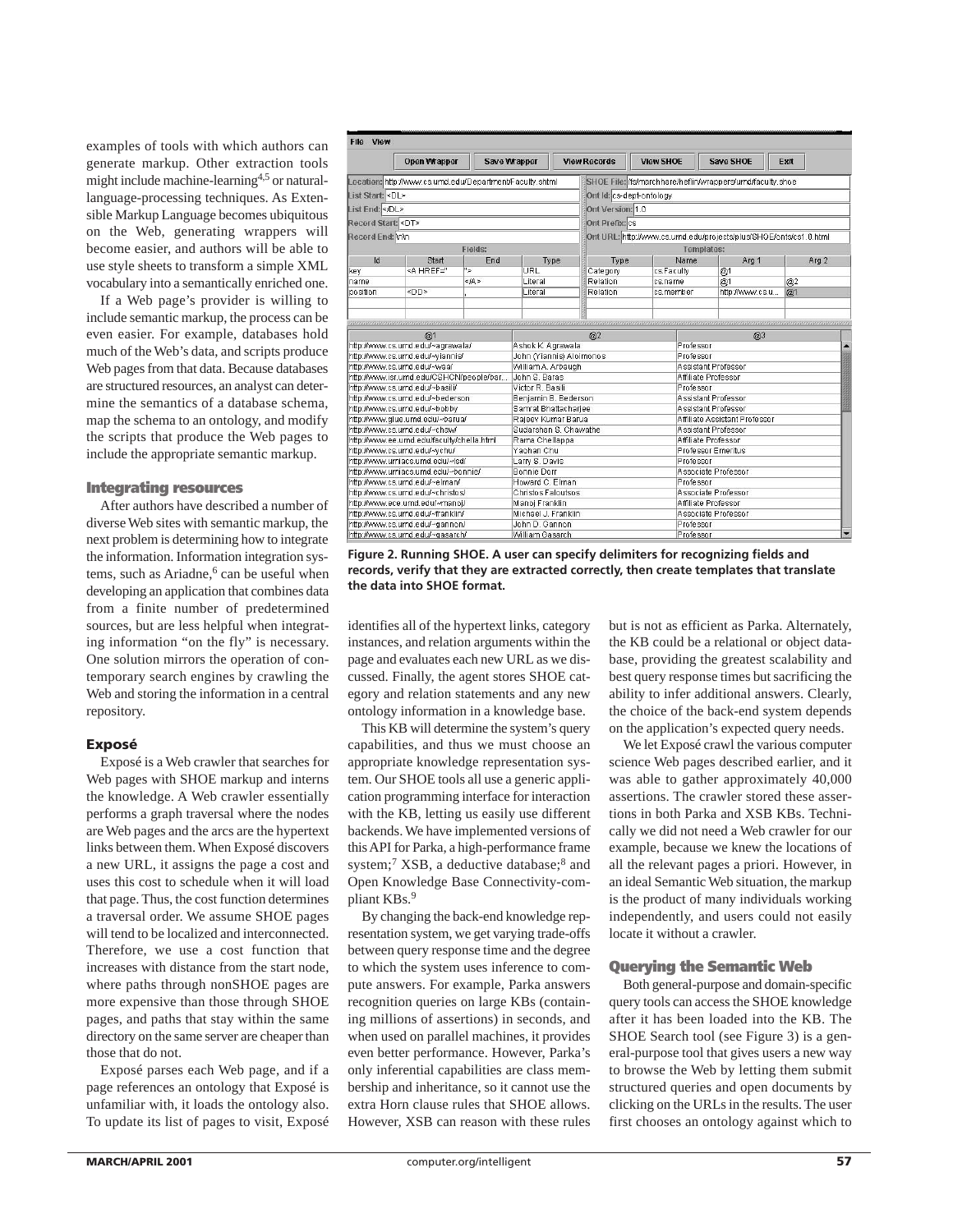| $\bullet$ Untitled                                                                                                                                              |                                                                                                                                                                                                                                                                                                                       |          |                         |                                                                                                                                                                                             |             |            |                                                                                                                                                                                                                                                           |                                                                                                                                     | 町                  |  |
|-----------------------------------------------------------------------------------------------------------------------------------------------------------------|-----------------------------------------------------------------------------------------------------------------------------------------------------------------------------------------------------------------------------------------------------------------------------------------------------------------------|----------|-------------------------|---------------------------------------------------------------------------------------------------------------------------------------------------------------------------------------------|-------------|------------|-----------------------------------------------------------------------------------------------------------------------------------------------------------------------------------------------------------------------------------------------------------|-------------------------------------------------------------------------------------------------------------------------------------|--------------------|--|
| Help<br>File                                                                                                                                                    |                                                                                                                                                                                                                                                                                                                       |          |                         |                                                                                                                                                                                             |             |            |                                                                                                                                                                                                                                                           |                                                                                                                                     |                    |  |
| Ontology:                                                                                                                                                       | cs-dept-ontology, $v.1.0$ =                                                                                                                                                                                                                                                                                           |          |                         | Query                                                                                                                                                                                       |             |            |                                                                                                                                                                                                                                                           |                                                                                                                                     |                    |  |
| Select a category:                                                                                                                                              |                                                                                                                                                                                                                                                                                                                       |          | teacherOf               |                                                                                                                                                                                             |             |            | Find                                                                                                                                                                                                                                                      | $J$ Shc $\triangle$                                                                                                                 |                    |  |
| Worker                                                                                                                                                          |                                                                                                                                                                                                                                                                                                                       |          |                         | mastersDegreeFrom                                                                                                                                                                           |             |            |                                                                                                                                                                                                                                                           | Find                                                                                                                                | $\Box$ Sho         |  |
| AdministrativeStaff<br>Chair<br>ClericalStaff<br>Dean<br>Director<br>SystemsStaff<br>Assistant<br>ResearchAssistant<br>TeachingAssistant<br>Faculty<br>Lecturer |                                                                                                                                                                                                                                                                                                                       |          |                         | doctoralDegreeFrom                                                                                                                                                                          |             |            |                                                                                                                                                                                                                                                           | Find                                                                                                                                | $\Box$ Sho         |  |
|                                                                                                                                                                 |                                                                                                                                                                                                                                                                                                                       |          |                         | affiliateOf (INV)<br>publicationAuthor (INV)<br>head (INV)<br>alumnus (INV)                                                                                                                 |             |            |                                                                                                                                                                                                                                                           | Find                                                                                                                                | $\Box$ Sho         |  |
|                                                                                                                                                                 |                                                                                                                                                                                                                                                                                                                       |          |                         |                                                                                                                                                                                             |             |            |                                                                                                                                                                                                                                                           | Find                                                                                                                                | $\blacksquare$ Sho |  |
|                                                                                                                                                                 |                                                                                                                                                                                                                                                                                                                       |          |                         |                                                                                                                                                                                             |             |            |                                                                                                                                                                                                                                                           | Find                                                                                                                                | $\Box$ Shc         |  |
|                                                                                                                                                                 |                                                                                                                                                                                                                                                                                                                       |          |                         |                                                                                                                                                                                             |             |            |                                                                                                                                                                                                                                                           | Find                                                                                                                                | $\Box$ She         |  |
|                                                                                                                                                                 |                                                                                                                                                                                                                                                                                                                       |          | member (INV)            |                                                                                                                                                                                             |             | Washington | Find                                                                                                                                                                                                                                                      | $\mathbb{F}$ Sho-                                                                                                                   |                    |  |
|                                                                                                                                                                 | Select                                                                                                                                                                                                                                                                                                                |          |                         | $\overline{4}$                                                                                                                                                                              |             |            |                                                                                                                                                                                                                                                           |                                                                                                                                     | 13                 |  |
|                                                                                                                                                                 | First Item:<br>1                                                                                                                                                                                                                                                                                                      |          |                         | Last Item:                                                                                                                                                                                  | 37          |            | Previous Oroun                                                                                                                                                                                                                                            | Next isroute                                                                                                                        |                    |  |
| Faculty                                                                                                                                                         |                                                                                                                                                                                                                                                                                                                       |          | publicationAuthor (INV) |                                                                                                                                                                                             |             |            | member (INV)                                                                                                                                                                                                                                              | member (INV)(name)                                                                                                                  |                    |  |
|                                                                                                                                                                 | http://www.cs.washington.edu/homes/anderso<br>http://www.cs.washington.edu/homes/anderso http://128.95.4.112/homes/anderson/papers/uf.<br>http://www.cs.washington.edu/homes/torn/<br>http://www.cs.washington.edu/homes/torn/<br>http://www.cs.washington.edu/homes/torn/<br>http://www.cs.washington.edu/homes/tom/ |          |                         | http://www.cs.washington.edu/homes/wchan/w<br>http://net.cs.utexas.edu/users/dahlin/papers/an<br>http://bbcr.uwaterloo.ca/~brecht/courses/756/re<br>http://www.cs.duke.edu/~vahdat/ps/an.ps |             |            | http://www.cs.washington.e<br>http://www.cs.washington.e<br>http://www.cs.washington.e<br>http://www.cs.washington.e<br>http://www.cs.washington.e<br>http://redwood.snu.ac.kr/~jkpark/courses/mobil  http://www.cs.washington.e  University of Washingto | University of Washingto<br>University of Washingto<br>University of Washingto<br>University of Washingto<br>University of Washingto |                    |  |
| Web Search                                                                                                                                                      |                                                                                                                                                                                                                                                                                                                       | Get Page |                         | Add To Query                                                                                                                                                                                | 37 answers. |            |                                                                                                                                                                                                                                                           |                                                                                                                                     |                    |  |

**Figure 3. SHOE Search. With this tool, a user issues a query by choosing an ontology, choosing a category from that ontology, and then filling in desired values for properties that instances of that category might have.**

lems would be partially alleviated if the language included the ability to specify identifier equivalence—a feature absent from SHOE but present in DAML.

We created a search engine called Semantic Search that is based on the technologies we describe. Semantic Search uses the SHOE Search tool as a query interface and provides utilities for authors, including links to an ontology library, the Knowledge Annotator, an online SHOE validation form, and a form for submitting new pages to the repository. We encourage readers to add markup to their own Web pages and submit them. Semantic Search is available at http://www.cs.umd.edu/ projects/plus/SHOE/search/.

issue the query (which essentially establishes a context for the query).

The user then chooses the desired object's class from a hierarchical list and is presented with a list of all properties that could apply to that object. After entering desired values for one or more of these properties, the user issues a query and receives a set of results in a table. If the user double-clicks on a binding that is a URL, the corresponding Web page will open in a new browser window. Thus, the user can browse the Semantic Web.

If SHOE markup does not describe all of the relevant Web pages, SHOE Search's standard query method will not be able to return an answer or might only return partial answers. Therefore, we also have a Web Search feature that translates the user's query into a similar search engine query and submits it to any of a number of popular search engines. Using SHOE Search in this way has two advantages over using the search engines directly:

- By prompting the user for values of properties, it increases the chance that the user will provide distinguishing information for the desired results.
- By automatically creating the query, it can exploit helpful features that users often overlook, such as quoting phrases or using the plus sign to indicate a mandatory term.

We build a query string that comprises a quoted short name for the selected category

and, for each property value that the user specifies, a short phrase describing the property. The user's value, which we quote and precede with a plus sign to indicate that it is a mandatory phrase, follows the phrase describing the property.

With SHOE Search, a user can submit many queries pertinent to our computer science domain. Figure 3 shows a sample query to locate University of Washington faculty members and their publications. The computer science ontology serves as a unifying framework for integrating information from the university's faculty page with publication information from CiteSeer. Furthermore, the ontology lets the query system recognize that anyone declared a Professor is also Faculty.

Sample queries to the KB exposed one problem with the system: Sometimes it didn't integrate information from a department Web page and CiteSeer as expected. These sites occasionally use different URLs to refer to the same person. This is a fundamental problem with using URLs as keys in a Semantic Web system: Multiple URLs can refer to the same Web page because of multiple host names for a given IP address, default pages for a directory URL, host-dependent shortcuts such as a tilde for the users directory, symbolic links within the host, and so on. Additionally, some individuals might have multiple URLs that make equally valid keys for them, such as the URLs of both professional and personal homepages. These prob-

**W**e have described a simple architecture for a Semantic Web system that parallels the way contemporary Web tools and search engines work. As Figure 4 shows, authors use various tools to add markup to Web pages, and a Web crawler discovers the information and stores it in a repository, which other tools can then query. Generally, authors need not produce all markup by hand; in many cases, simple extraction tools can generate accurate markup with minimal human effort. Although the tools that comprise this architecture are designed for use with the SHOE language, developers can create similar tools for other Semantic Web languages. Because any number of tools can produce and process the semantic markup on a Web page, other architectures are also possible. For example, developers could create an agent that queries pages directly as opposed to issuing queries to a Web-crawler-constructed repository.

If we achieve the Semantic Web vision, locating useful information on the Internet will be easier, and integrating diverse resources will be simpler. The first step is to design languages that we can use to express explicit semantics. The next step is to improve the systems and tools we describe, so users can naturally provide and receive information on the Semantic Web. Obviously, we must still overcome some obstacles: We need better schemes for ensuring interoperability between independently developed ontologies and approaches for determining who and what to trust. However,